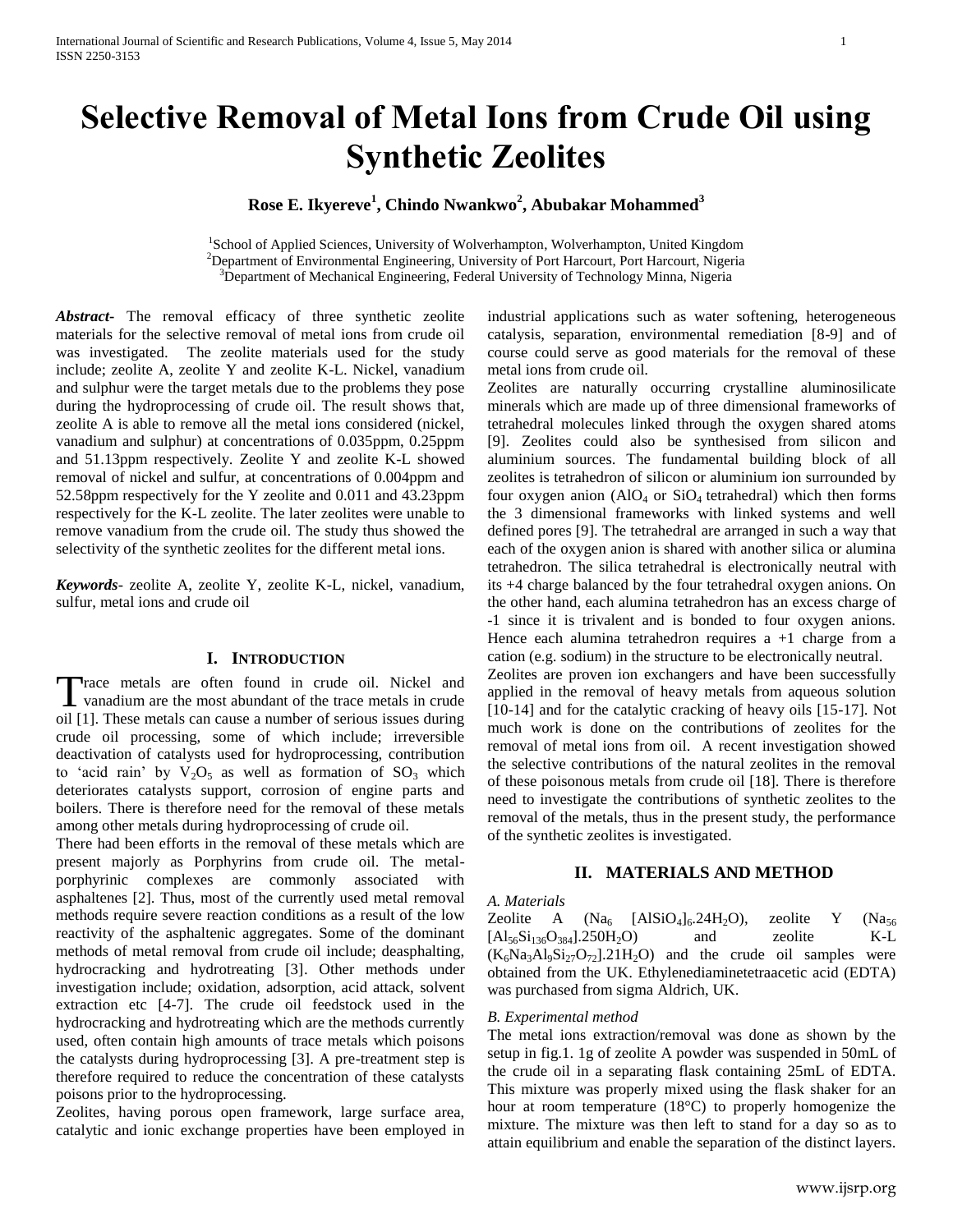The aqueous layer was then carefully separated from the organic (oil) layer and the aqueous layer analyzed for the metal ions. This procedure was repeated for zeolite Y and zeolite K-L. A similar experiment was carried out but without introducing any zeolite. This was labelled as a 'control' since it was used to compare the effectiveness of the heavy metal immobilization of the different zeolite materials used.

#### *C. Characterization*

The aqueous samples containing the metal ions were analyzed using the inductively coupled plasma atomic emission spectroscopy (ICP-AES), a spectro ciros ICP-AES spectrometer.



Figure 1: Experimental setup

# **III. RESULTS AND DISCUSSION**

The efficiencies of the synthetic zeolites for the selective removal of the metal ions from crude oil have been clearly demonstrated from the ICP analysis as shown in figure 2. This is evident from the appearance of metal ions such as nickel and vanadium that were initially absent from the 'control'. This behaviour could be explained based on the fact that, the metal ions (nickel and vanadium) are present in crude oil mainly as porphyrinic complexes which are usually associated with asphaltenes fractions. The asphaltenic aggregates thus have to be broken so as to expose the metal ions for removal. The synthetic zeolites due to their catalytic property could have broken down these aggregates into lower molecular weight fractions thus exposing a significant amount of the metal ions for removal from crude oil.

The efficiencies of the metal ions removal by the different zeolites are as shown in Figures 2-4. The zeolites were observed to show metal ions removal at varying degrees particularly for zeolite A that was able to remove all the zeolites considered. Zeolite Y and zeolite K-L each showed selectivity for nickel and sulphur. This could be due to the nature of acid sites for the different zeolites. The result of the analysis shows, zeolite A to be efficient at removing all the metal ions, however, the extent/amount of removal varied; nickel was removed at concentration of 0.035ppm, vanadium at 0.25ppm and sulphur at 52.13ppm. Zeolite Y was found to be efficient in the removal of nickel at a concentration of 0.004ppm and sulfur at concentration of 52.58ppm. The metal selectivity for zeolite K-L, was found to be similar to that for zeolite Y. The K-L zeolite was found to efficient for removal of nickel and sulfur at a concentration of 0.011ppm and 43.23ppm respectively. The concentrations of sulfur from the experiment were found to increase from concentration of 31.557ppm to 58.068ppm. The two later zeolites were not able to remove vanadium ions from crude oil.



Figure 2: Nickel concentrations indifferent zeolites



Synthetic zeolites

Figure 3: Vanadium concentrations in different zeolites



Figure 4: Sulfur concentrations indifferent zeolites